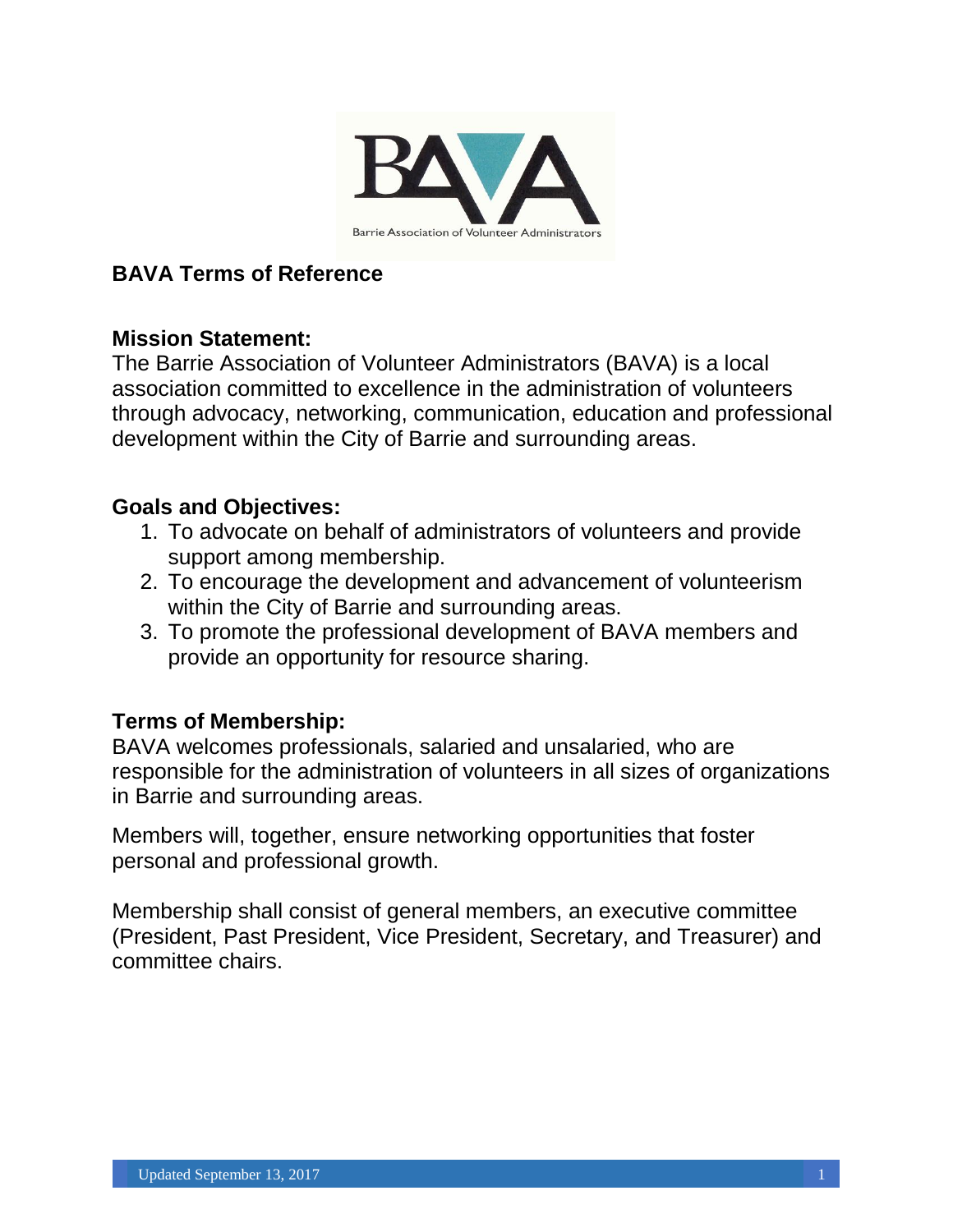## **Fees:**

\$30 per year, either as an individual (transportable) or by organization. Membership fees cover the year from September to August and are due at the first meeting in September.

## **Responsibilities**:

Members are asked to share responsibility for the group to ensure our goals and group needs are being met. Input to the executive and at the table is always welcomed.

Members are encouraged to consider joining a committee, becoming a mentor to someone who is new to the field of volunteer management, or giving a presentation/seminar on volunteer management at monthly meetings.

As a member, you are asked to let us know if you cannot attend meetings with regrets given to the Secretary. You are also asked to update the Secretary with any changes to your contact information so we can continue to keep you informed.

#### **Meetings**:

Second Wednesdays of the month from 9:30 a.m. – 11:00 a.m. at the Barrie Public Library, Painswick Branch, 48 Dean Ave., Barrie. No regular scheduled meetings during July, August and December due to holidays.

## **Format:**

9:30-10:00 Speed Sharing 10:00-10:20 Business (Minutes, Committee Reports, Treasurer Report) 10:20-10:40 Education/Presentation 10:40-11:00 Roundtable Discussion

## **Elections:**

Election of the new executive and committee chairs occurs at the June meeting. The terms of the executive and committee chairs are outlined in the position descriptions. An ad hoc nomination committee will be struck in April to contact the membership for nominations and present a slate of nominees to the membership in May.